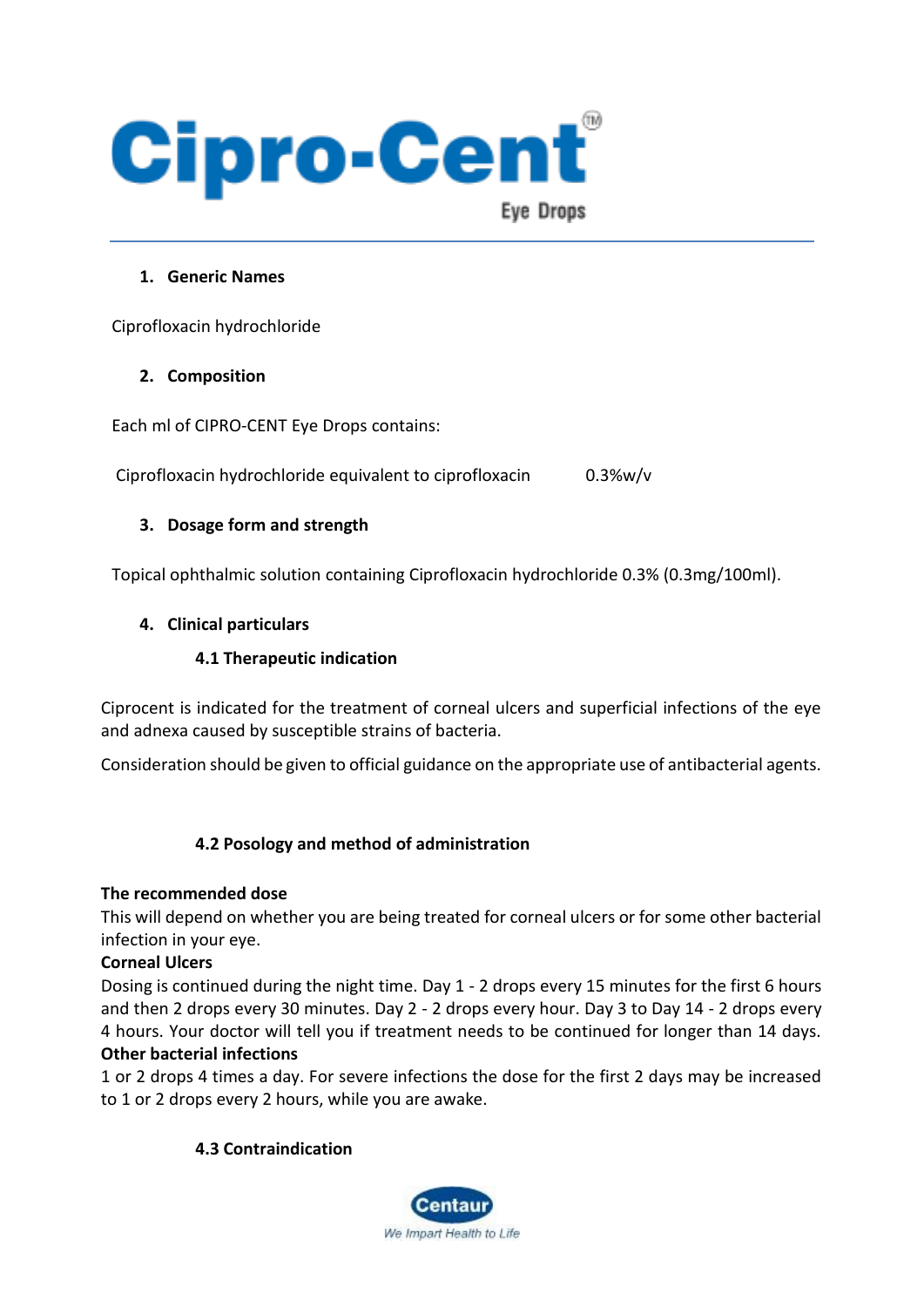A history of hypersensitivity to ciprofloxacin or any other component of the medication is a contraindication to its use. A history of hypersensitivity to other quinolones may also contraindicate the use of CIPRO-CENT.

## **4.4 Special warnings and precautions for use**

- As with other antibacterial preparations, prolonged use of Ciprofloxacin may result in over growth of non-susceptible organisms, including fungi.
- If super infection occurs, appropriate therapy should be initiated.
- Patients should be advised not to wear contact lenses if they have signs and symptoms of bacterial conjunctivitis.
- Serious and occasionally fatal hypersensitivity (anaphylactic) reactions, some following the first dose, have been reported in patients receiving systemic quinolone therapy.

## **4.5 Drug interactions**

Specific drug interaction studies have not been conducted with ophthalmic ciprofloxacin. However, the systemicadministrationofsomequinoloneshasbeenshowntoelevateplasma concentrations of theophylline, interfere with the metabolism of caffeine, enhance the effects of the oral anticoagulant, warfarin, and its derivatives and has been associatedwithtransientelevationsinserumcreatinineinpatientsreceivingcyclosporineconcomi tantly.

#### **4.6 Use in special population**

- Paediatric: Safety below 1 year not established.
- Geriatric: No data available.
- Liver impairment: No studies have been performed using Cipro-cent eye drops in patients with liver problems.
- Renal failure: No data available.
- Pregnancy and lactation: There are no adequate and well-controlled studies in pregnant women. CIPROCENT should be used during pregnancy only if

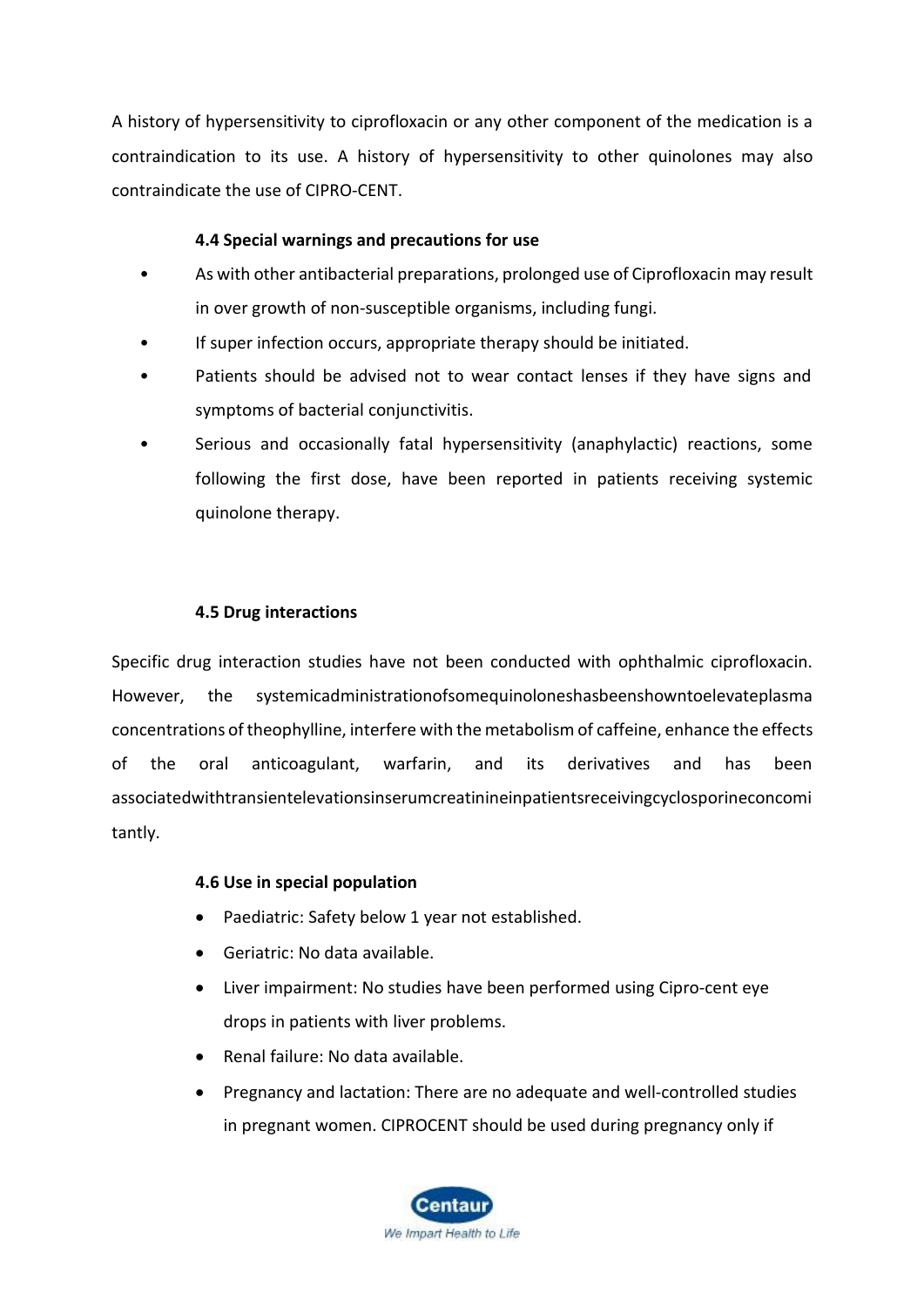clearly needed and if the potential benefit justifies the potential risk to the foetus. It is not known whether topically applied ciprofloxacin is secreted in milk. Therefore, caution should be exercised when CIPRO-CENT is administered to a nursing mother.

#### **4.7 Effects on ability to drive and use machine**

Patients should be cautioned against engaging in activities requiring complete mental alertness, and motor coordination such as operating machinery until their response to CIPRO-CENT eye drops is known.

#### **4.8 Undesirable effects**

The most frequently reported drug related adverse reaction with ciprofloxacin islocal burning or discomfort. Other reactions are Visual impairment, Vision blurred, Periorbital oedema, Eyelid oedema, Eye pain, Diplopia, Photophobia, Eye irritation, Ocular hyperaemia, Dry eye, Eye swelling, Vitreous floaters, Drug Induced Stevenson Johnson Syndrome / Toxic and Epidermal Necrosis.

#### **4.9 Overdose**

There is limited experience of over dose with CIPRO-CENTeyedrops. Initiate general symptomatic and supportive measures in all cases of over dosages where necessary.

#### **5. Pharmacological properties**

#### **5.1 Mechanism of action**

Cipro-cent eye drops contain the fluoroquinolone ciprofloxacin. The cidal and inhibitory activity of ciprofloxacin against bacteria results from an interference with the DNA gyrase, an enzyme needed by the bacterium for the synthesis of DNA. Thus the vital information from the bacterial chromosomes cannot be transcribed which causes a breakdown of the bacterial metabolism. Ciprofloxacin has invitro activity against a wide range of Gram-positive and Gram-negative bacteria.

#### **5.2 Pharmacodynamic properties**

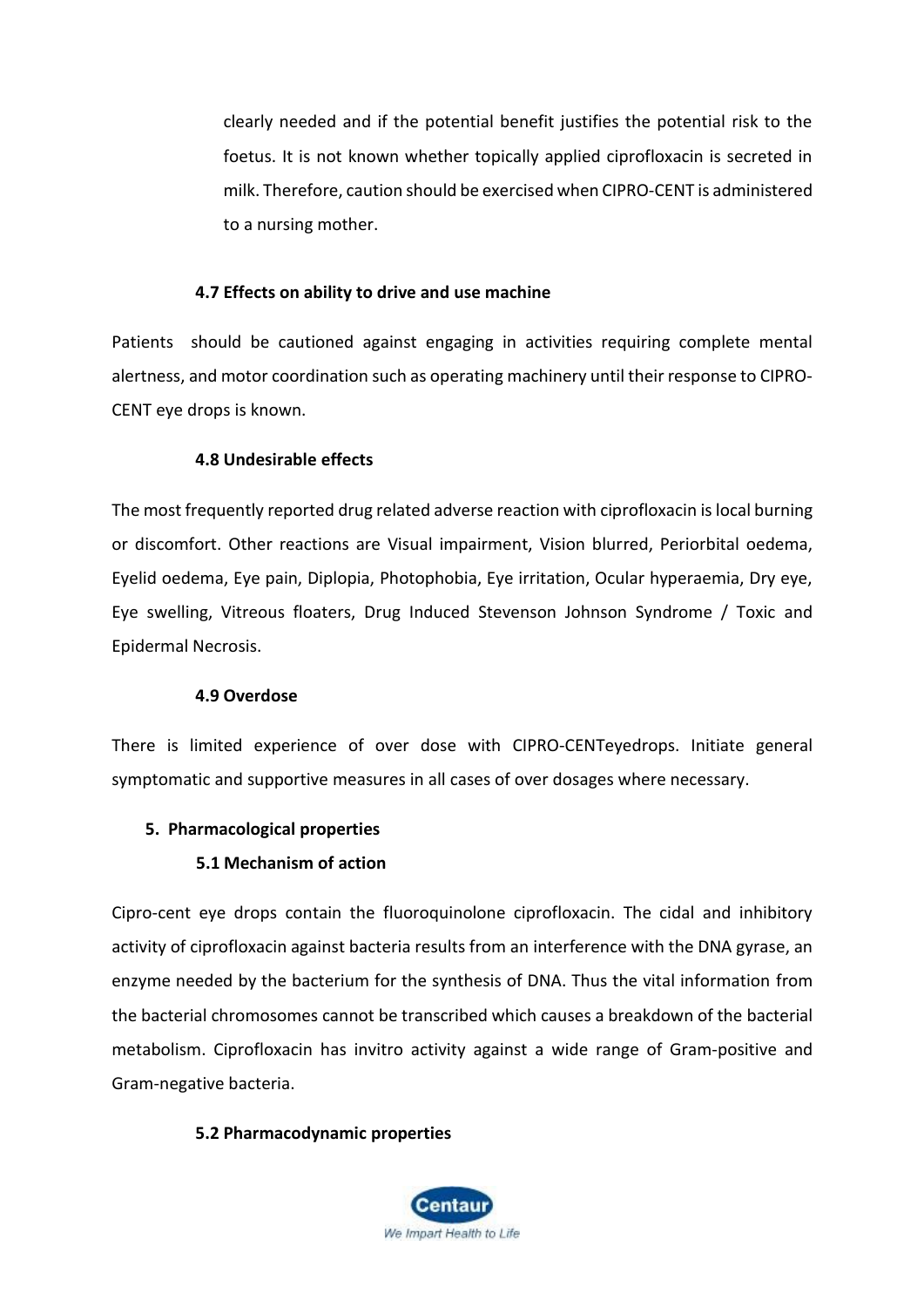Ciprofloxacin is a second generation fluoroquinolone that is active against many Gram negative and Gram positive bacteria. It produces its action through inhibition of bacterial DNA gyrase and topoisomerase IV. Ciprofloxacin binds to bacterial DNA gyrase with 100 times the affinity of mammalian DNA gryase. There is no cross resistance between fluoroquinolones and other classes of antibiotics, so it may be of clinical value when other antibiotics are no longer effective. Ciprofloxacin and its derivatives are also being investigated for its action against malaria, cancers, and AIDS.

#### **5.3 Pharmacokinetic properties**

A CIPRO-CENT eye drop is rapidly absorbed into the eye following topical ocularadministration. Systemic levels are low following topical administration. Plasma levels of ciprofloxacin in human subjects following 2 drops of 0.3% ciprofloxacin solution every 2hours for two days and then every four hours for 5 days ranged from non-quantifiable (<1.0ng/mL) to 4.7 ng/mL. Ciprofloxacin widely distributes to tissues of the body. The apparent volume of distribution at steady state is 1.7to5.0l/kg. Serum protein binding is 20- 40%. The half-life of ciprofloxacin in serum is 3-5 hours. Both ciprofloxacin and its four primary metabolites are excreted in urine and faeces. Renal clearance accounts for approximately two-thirds of the total serum clearance with biliary and faecal routes accounting for the remaining percentages. In patients with impaired renal function, the elimination half-life of ciprofloxacin is only moderately increased due to extra renal routes of elimination. Similarly, in patients with severely reduced liver function the elimination half-life is only slightly longer.

#### **6. Nonclinical properties**

#### **6.1 Animal Toxicology or Pharmacology**

NA.

#### **7. Description**

Ciprofloxacin Hydrochloride is the hydrochloride salt form of [ciprofloxacin](https://pubchem.ncbi.nlm.nih.gov/compound/ciprofloxacin) ,a [fluoroquinolone r](https://pubchem.ncbi.nlm.nih.gov/compound/fluoroquinolone)elated to [nalidixic acid w](https://pubchem.ncbi.nlm.nih.gov/compound/nalidixic%20acid)ith antibacterial activity. The chemical name is 1 cyclopropyl-6-fluoro-4-oxo-7-piperazin-1-ylquinoline-3-carboxylic acid; hydrochloride. The empirical formula and molecular weight is.  $C_{17}H_{19}CIFN_3O_3$  and 367.8g/mol.

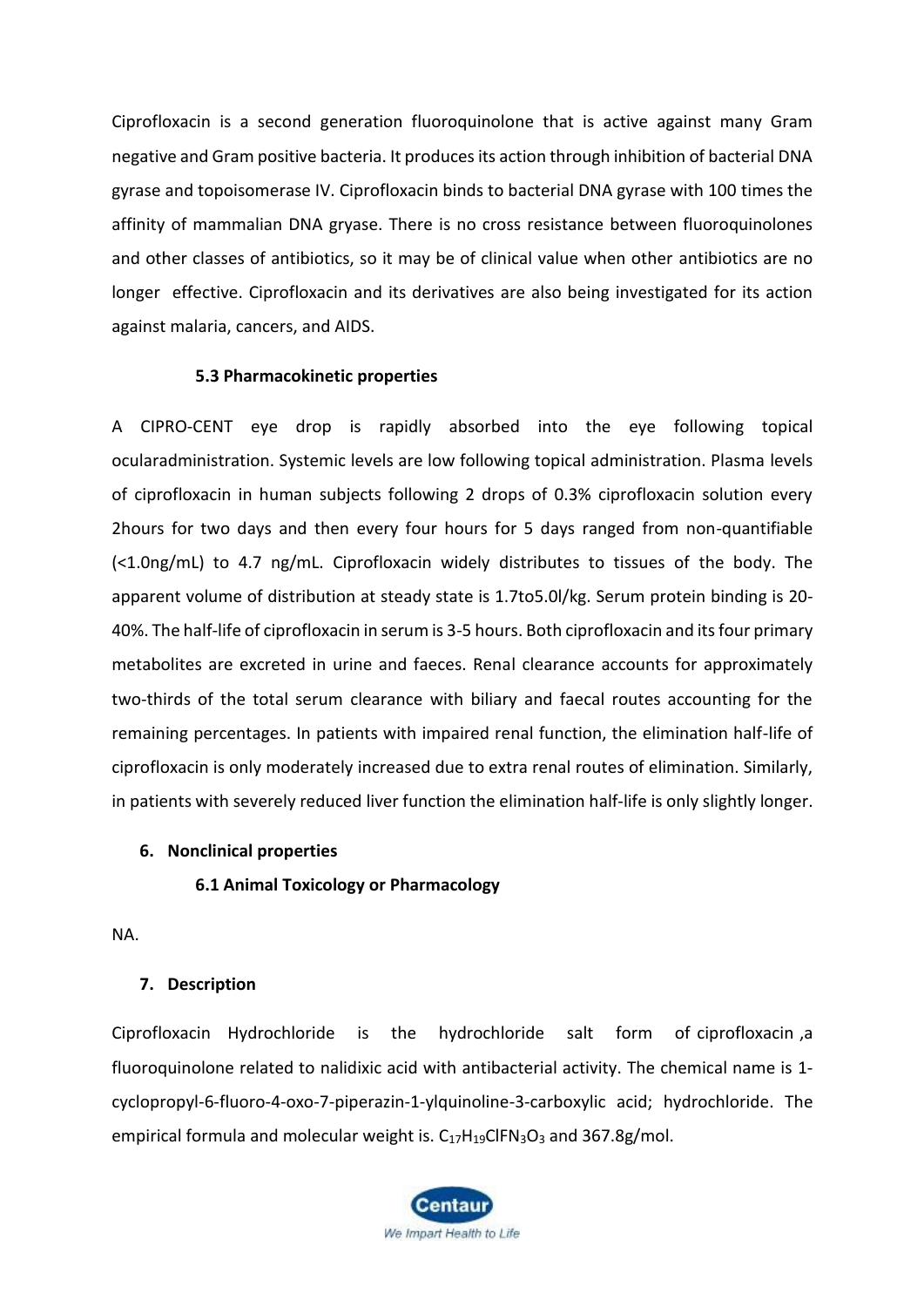

# **8. Pharmaceutical particulars**

#### **8.1 Incompatibilities**

There are no known incompatibilities.

## **8.2 Shelf-life**

36 months.

## **8.3 Packaging Information**

CIPROCENT Eye Drops are available in a 5ml lupolen vial.

# **8.4 Storage and handling instructions**

Store in cool and dry place.

## **9. Patient Counselling Information**

## **9.1 Adverse Reactions**

Referpart4.8

## **9.2 DrugInteractions**

Referpart4.5

**9.3 Dosage**